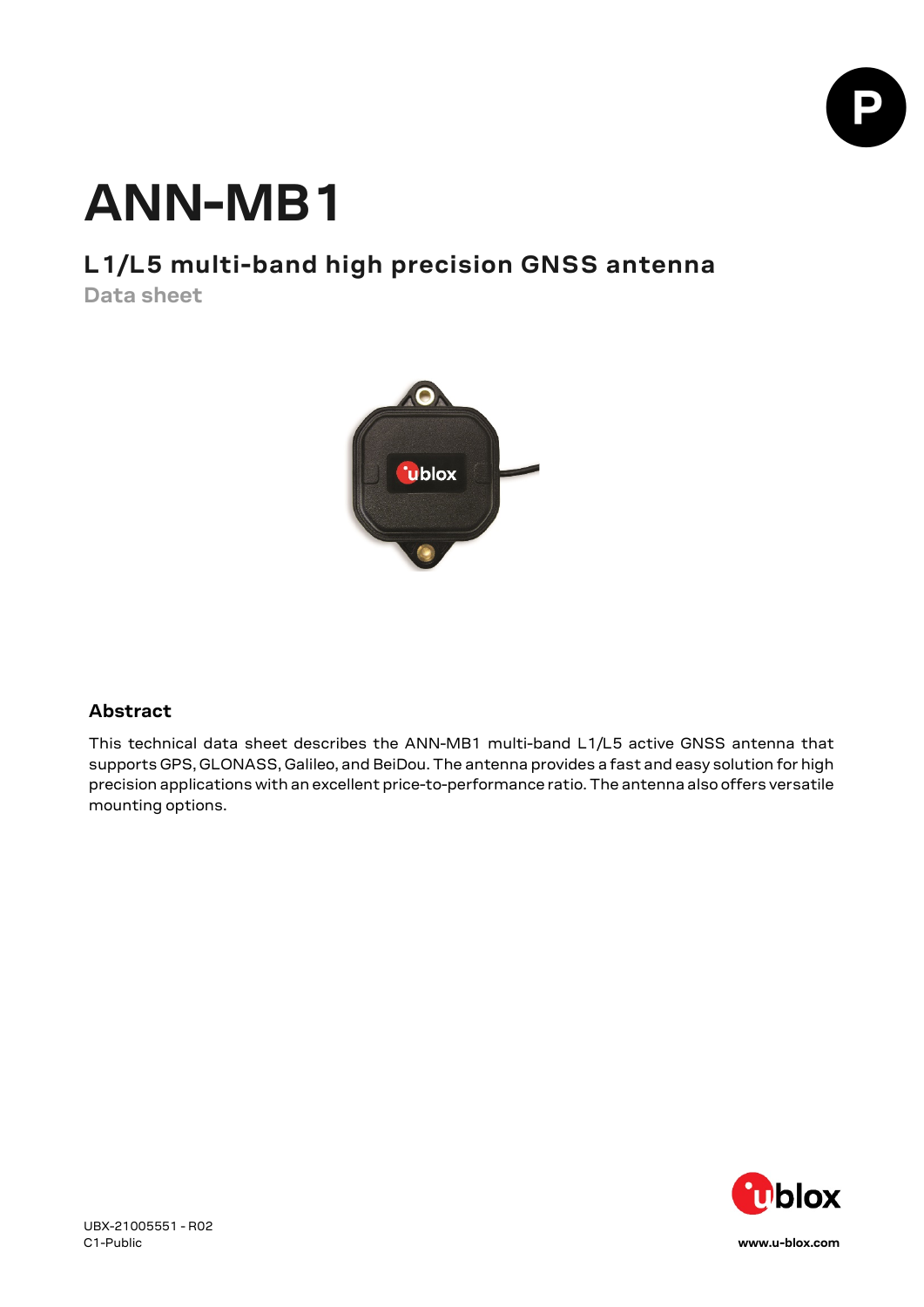

# <span id="page-1-0"></span>**Document information**

| Title                  | ANN-MB1                                      |             |
|------------------------|----------------------------------------------|-------------|
| Subtitle               | L1/L5 multi-band high precision GNSS antenna |             |
| Document type          | Data sheet                                   |             |
| Document number        | UBX-21005551                                 |             |
| Revision and date      | R <sub>02</sub>                              | 29-Nov-2021 |
| Disclosure restriction | C <sub>1</sub> -Public                       |             |

| <b>Product status</b>                   | Corresponding content status   |                                                                                        |  |
|-----------------------------------------|--------------------------------|----------------------------------------------------------------------------------------|--|
| In Development /<br>Prototype           | <b>Objective Specification</b> | Target values. Revised and supplementary data will be published later.                 |  |
| <b>Engineering Sample</b>               | Advance Information            | Data based on early testing. Revised and supplementary data will be published later.   |  |
| <b>Initial Production</b>               | Early Production Information   | Data from product verification. Revised and supplementary data may be published later. |  |
| Mass Production /<br><b>End of Life</b> | Production Information         | Document contains the final product specification.                                     |  |

### This document applies to the following products:

| <b>Product name</b> | vpe number    | <b>Connector type</b> | <b>PCN</b> reference | <b>Product status</b> |
|---------------------|---------------|-----------------------|----------------------|-----------------------|
| ANN-MB1             | ANN-MB1-00-00 | <b>SMA</b>            | N/A                  | Mass production       |

u-blox or third parties may hold intellectual property rights in the products, names, logos and designs included in this document. Copying, reproduction, modification or disclosure to third parties of this document or any part thereof is only permitted with the express written permission of u-blox.

The information contained herein is provided "as is" and u-blox assumes no liability for its use. No warranty, either express or implied, is given, including but not limited to, with respect to the accuracy, correctness, reliability and fitness for a particular purpose of the information. This document may be revised by u-blox at any time without notice. For the most recent documents, visit www.u-blox.com.

Copyright © u-blox AG.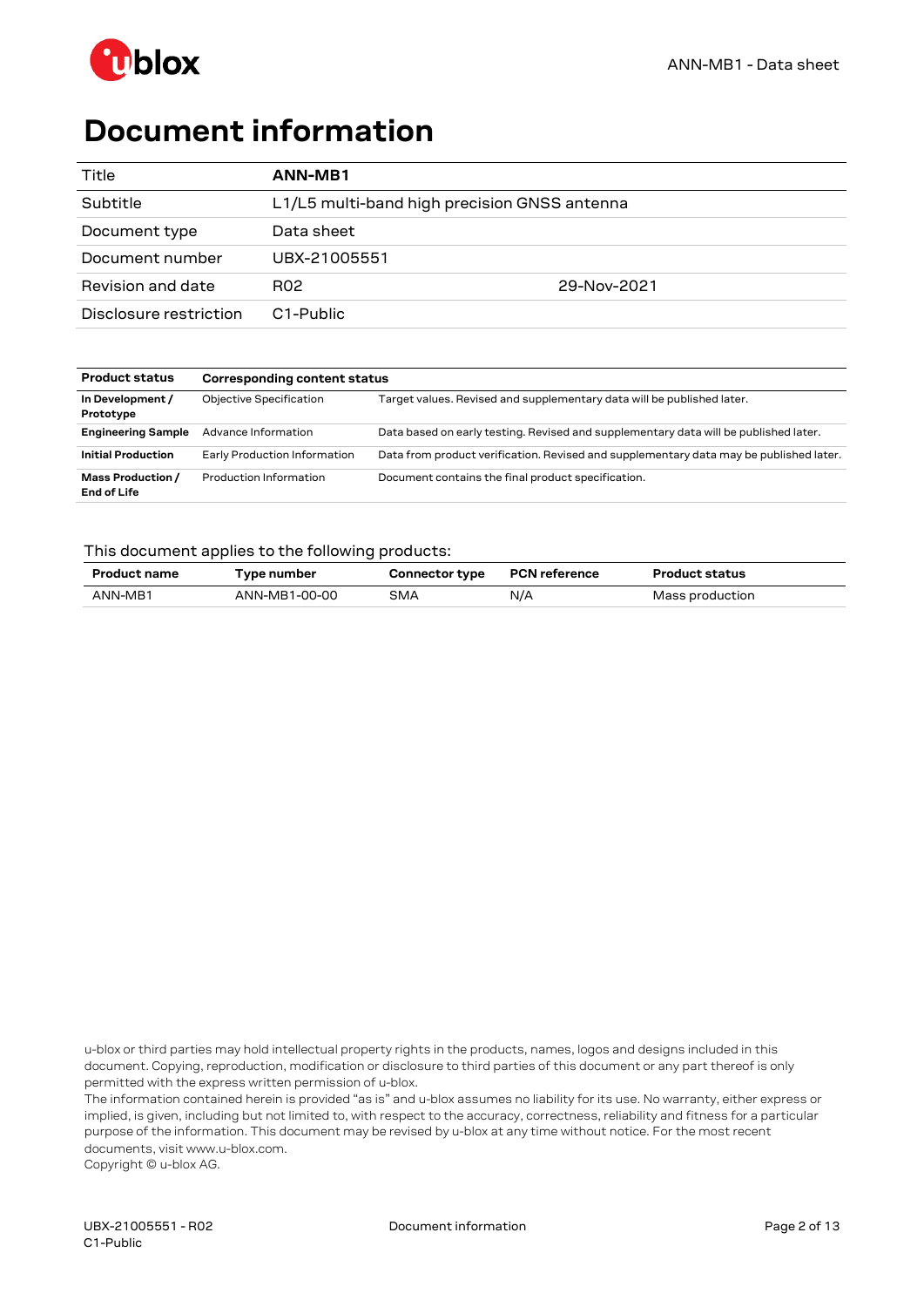

# <span id="page-2-0"></span>**Contents**

| 1            |  |
|--------------|--|
| 2            |  |
| 3            |  |
| 3.1          |  |
| 3.2          |  |
| 3.3          |  |
| 4            |  |
| 5            |  |
| 6            |  |
| 6.1          |  |
|              |  |
|              |  |
| $\mathbf{7}$ |  |
|              |  |
| 8            |  |
| 9            |  |
|              |  |
|              |  |
|              |  |
|              |  |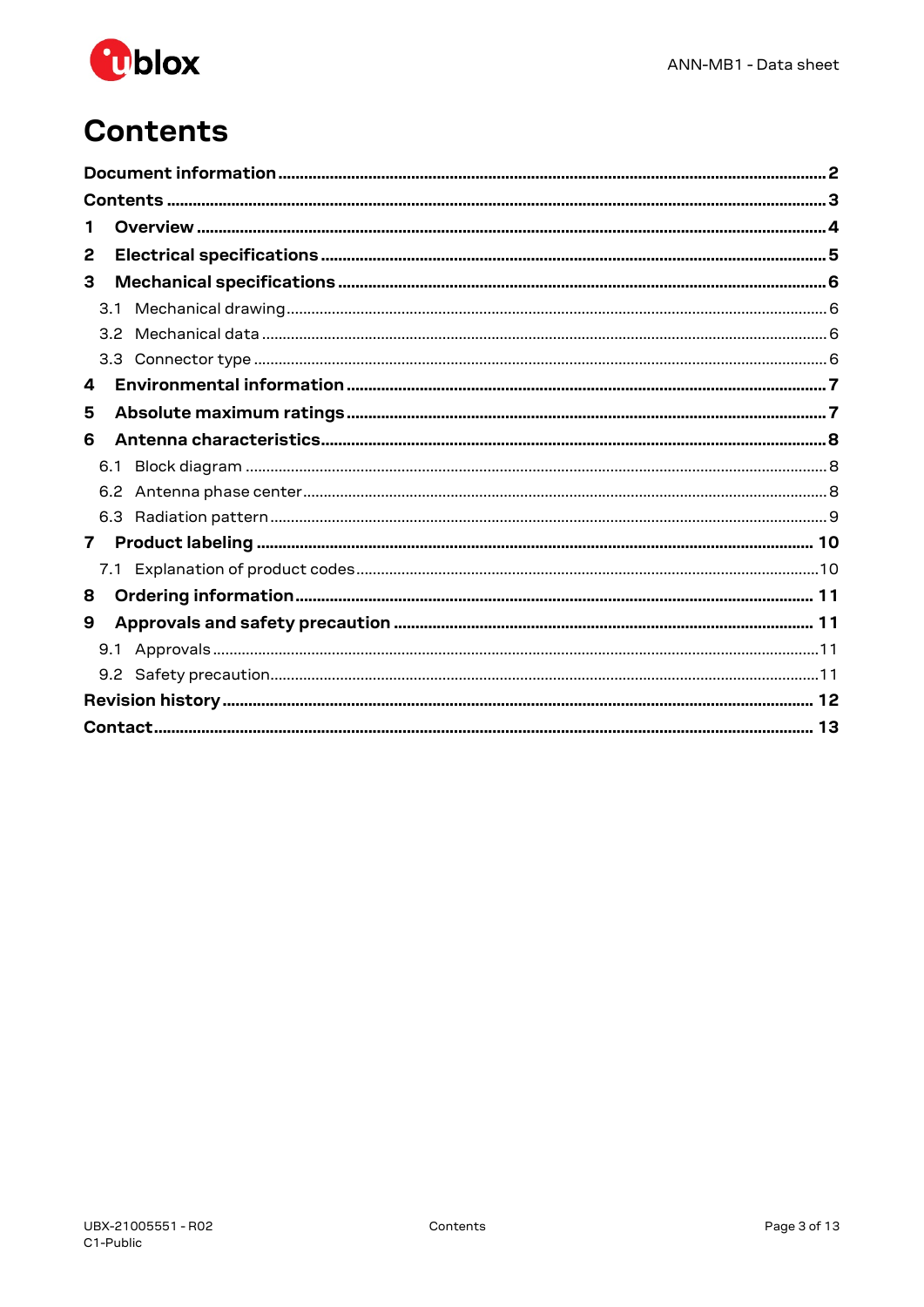

# <span id="page-3-0"></span>**1 Overview**

The u-blox ANN-MB1 multi-band (L1/L5/E5a/B2a/NavIC) active GNSS antenna is designed to reduce the time-to-market for the new generation of high precision GNSS applications, which require highly accurate location abilities. The compact design, excellent price-to-performance ratio, and versatile mounting choices provide customers with a fast, easy, and reliable multi-band antenna solution. The ANN-MB1 antenna is a perfect match to the u-blox F9 platform (for example, ZED-F9T-10B), supporting L1 and L5 bands, thus providing customers with the valuable antenna solution they need to minimize evaluation and design-in efforts.

The ANN-MB1 includes a high-performance multi-band RHCP dual-resonance, dual-feed patch antenna element, a built-in high-gain LNA with SAW pre-filtering, and a 5-meter antenna cable with an SMA connector.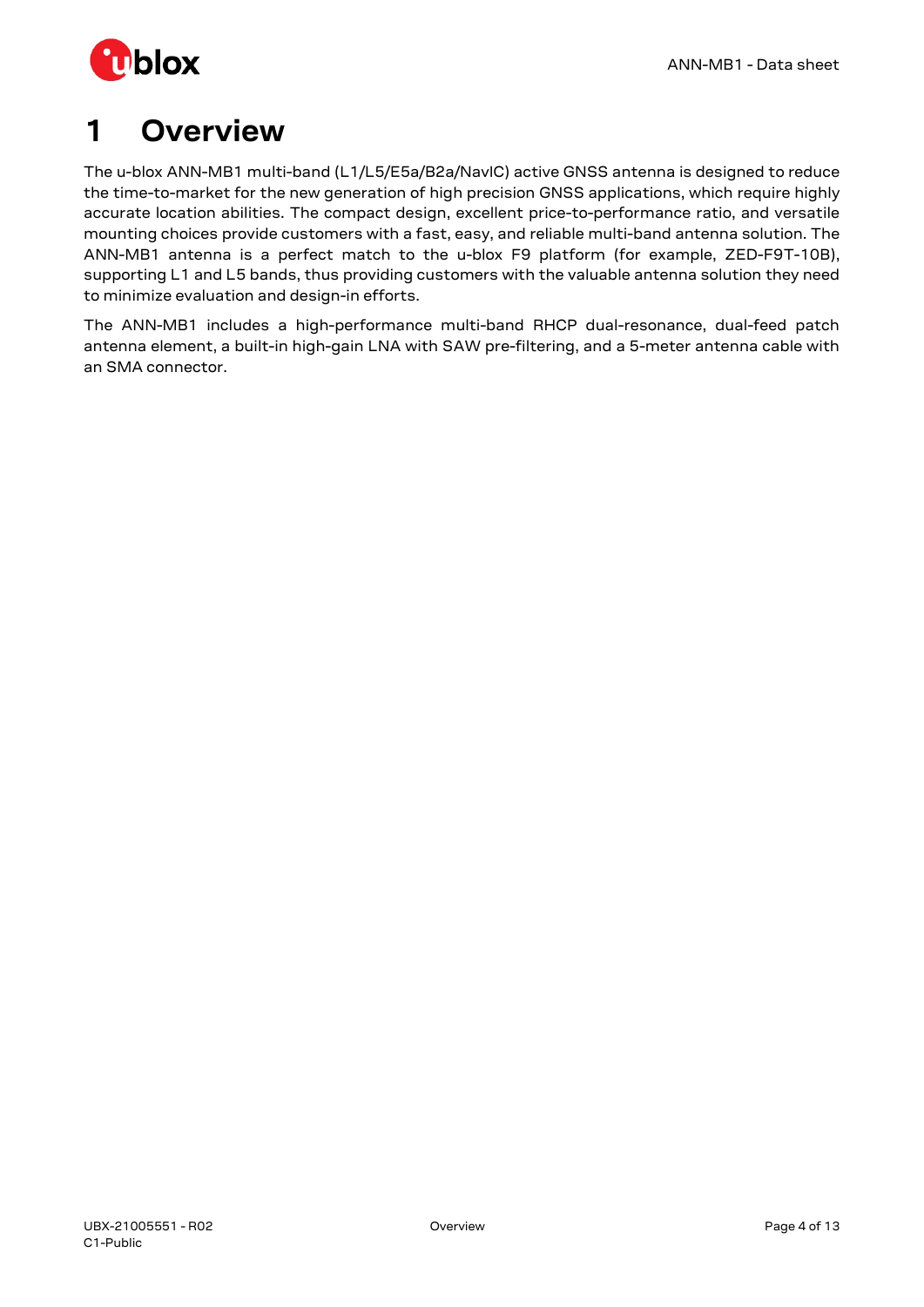

# <span id="page-4-0"></span>**2 Electrical specifications**

| Parameter                 | L1 band                | L5/E5a/B2a/NavIC band  |
|---------------------------|------------------------|------------------------|
| Frequency <sup>1</sup>    | 1559-1606 MHz          | 1164-1188 MHz          |
| $Im$ pedance <sup>1</sup> | 50 $\Omega$            | 50 $\Omega$            |
| Gain <sup>1</sup>         | Typ. 3.8 dBic (Zenith) | Typ. 1.3 dBic (Zenith) |
| Axial ratio <sup>1</sup>  | Typ. 3.3 dB (Zenith)   | Typ. 3.4 dB (Zenith)   |
| Efficiency <sup>1</sup>   | Typ. 55%               | Typ. 40%               |
| Polarization <sup>1</sup> | <b>RHCP</b>            | <b>RHCP</b>            |

<span id="page-4-6"></span>**Table 1: Patch antenna element specifications**

| Parameter                                 | L1 band                                                                                           | L5/E5a/B2a/NavIC band                                                                             |
|-------------------------------------------|---------------------------------------------------------------------------------------------------|---------------------------------------------------------------------------------------------------|
| Frequency                                 | 1559-1606 MHz                                                                                     | 1164-1188 MHz                                                                                     |
| Impedance                                 | 50 $\Omega$                                                                                       | 50 $\Omega$                                                                                       |
| LNA gain <sup>2,3</sup>                   | Typ. $29 \pm 3.0$ dB                                                                              | Typ. $33 \pm 3.0$ dB                                                                              |
| LNA noise figure <sup>2,3</sup>           | Typ. 2.7 dB                                                                                       | Typ. 2.8 dB                                                                                       |
| Output VSWR                               | Typ. 2.0                                                                                          | Typ. 2.0                                                                                          |
| Cable insertion loss (RG-174, length 5 m) | Typ. 7.0 dB                                                                                       | Typ. 5.5 dB                                                                                       |
| Total gain <sup>2,4</sup>                 | Typ. 22 dB                                                                                        | Typ. 27.5 dB                                                                                      |
| Out-of-band rejection                     |                                                                                                   |                                                                                                   |
| min 100 MHz from GNSS band edges          | Typ. 55 dB (at <1459 MHz), 70 dB<br>(>1706 MHz)                                                   | Typ. 85 dB (at <1064 MHz), 60 dB<br>(>1288 MHz)                                                   |
| at selected cellular bands                | Typ. 75/75/75/65/65/85/85/65<br>dB (at 699 / 785 / 915 / 1710 / 1880 /<br>1980 / 2300 / 2690 MHz) | Typ. 75/80/75/70/70/90/85/70<br>dB (at 699 / 785 / 915 / 1710 / 1880 /<br>1980 / 2300 / 2690 MHz) |
| Supply voltage <sup>5</sup>               |                                                                                                   | $3.0 - 5.0 V$                                                                                     |
| Supply current <sup>2,5</sup>             |                                                                                                   | Typ. 15 mA                                                                                        |

<span id="page-4-7"></span>**Table 2: Amplifier specifications**

<span id="page-4-1"></span> $1$  Measured on a ø12 cm ground plane. Measured values include the antenna feed network (hybrid coupler).

<span id="page-4-2"></span> $2$  Measured using 5.0 V supply voltage

<span id="page-4-3"></span><sup>3</sup> Includes LNA and SAW pre-filter section

<span id="page-4-4"></span><sup>4</sup> Includes LNA gain and cable insertion loss

<span id="page-4-5"></span><sup>5</sup> Single supply for L1 and L5 bands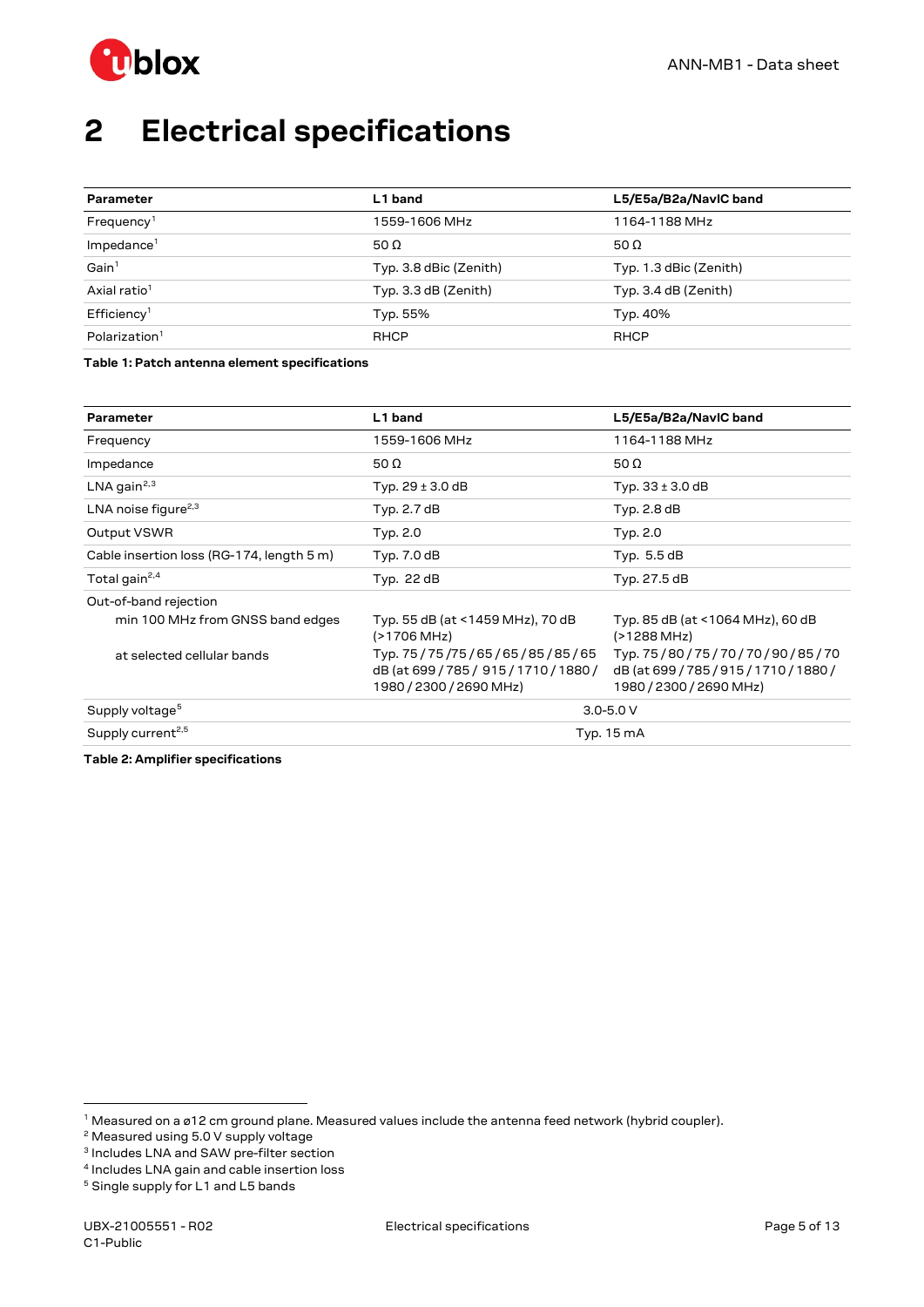

# <span id="page-5-0"></span>**3 Mechanical specifications**

## <span id="page-5-1"></span>**3.1 Mechanical drawing**





<span id="page-5-4"></span>**Figure 1: ANN-MB series mechanical drawing. Dimensions are given in mm. The antenna reference point (ARP) is marked with a red dot.** 

## <span id="page-5-2"></span>**3.2 Mechanical data**

| <b>Specification</b>                                                  |
|-----------------------------------------------------------------------|
| 164 a                                                                 |
| 82.0 x 60.0 x 22.5 mm                                                 |
| SMA (plug)                                                            |
| RG174, 5.0 m                                                          |
| Magnetic base, fixed installation option (screw mount, 2 x M4 screws) |
| <b>Black</b>                                                          |
|                                                                       |

**Table 3: Mechanical specifications**

## <span id="page-5-3"></span>**3.3 Connector type**





**Table 4: ANN-MB1 connector type**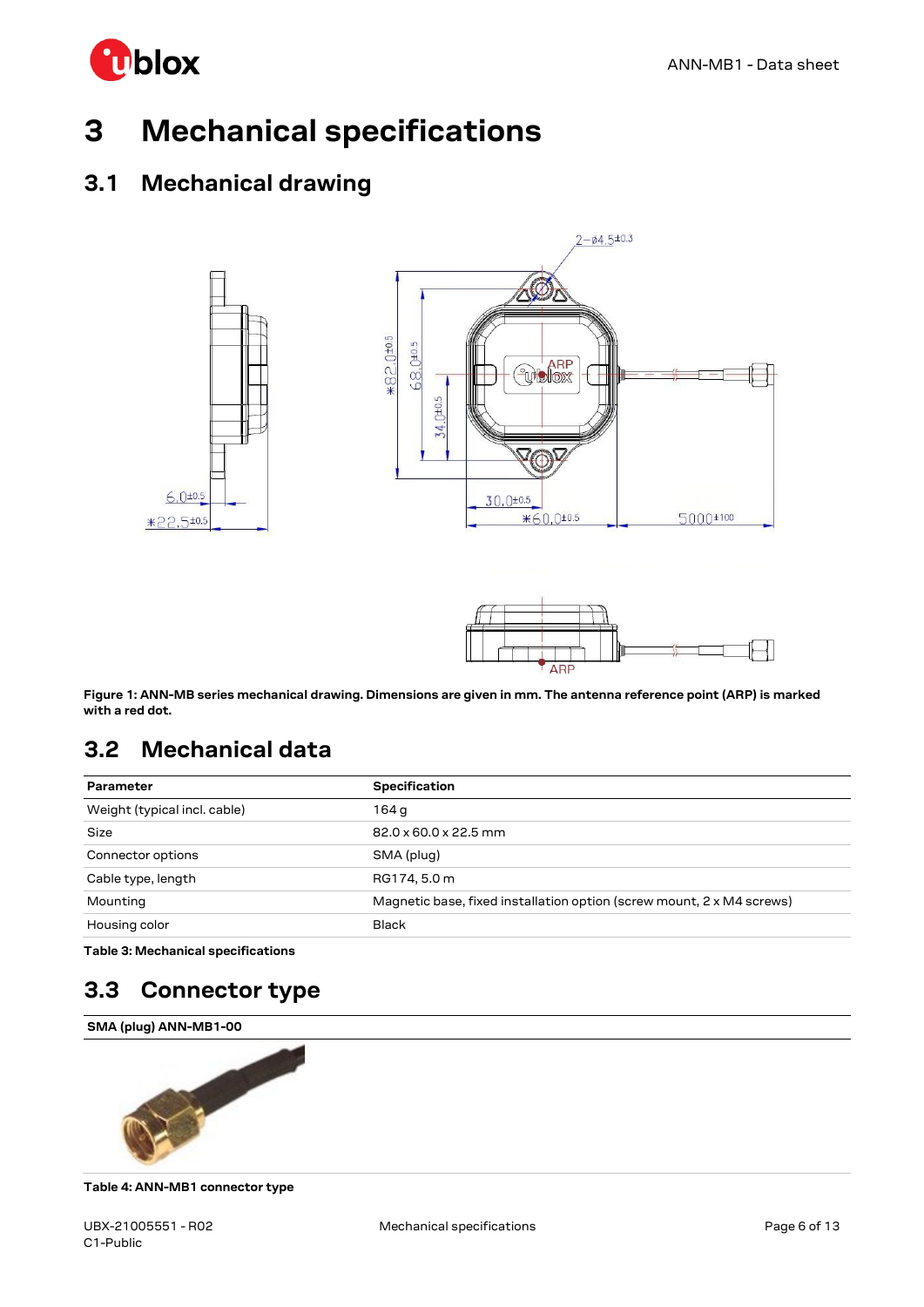

# <span id="page-6-0"></span>**4 Environmental information**

| Parameter                      | <b>Specification</b>                                                        |
|--------------------------------|-----------------------------------------------------------------------------|
| Operating temperature          | $-40$ to $+85\degree$ C                                                     |
| Storage temperature            | $-40$ to $+85\degree$ C                                                     |
| ESD circuit protection         | ±15 kV (IEC61000-4-2)                                                       |
| Ingress protection (IP) rating | IP67 (protected from dust and temporary immersion in water up to 1 m depth) |
| Humidity                       | 95%RH, 60 °C, 96 hours                                                      |
| Vibration                      | MIL-STD-810G, Method 514.7 Vibration                                        |

# <span id="page-6-1"></span>**5 Absolute maximum ratings**

| Parameter             | <b>Symbol</b> | Condition | Min   | Max  | Units |
|-----------------------|---------------|-----------|-------|------|-------|
| Power supply voltage  | VCC.          |           | 0.0   | 10.0 |       |
| Operating temperature | l GP          |           | $-40$ | +85  | °C    |
| Storage temperature   | l stg         |           | -40   | +85  | °C    |

**Table 5: Absolute maximum ratings**

**⚠** Stressing the device beyond the "Absolute Maximum Ratings" may cause permanent damage. These are stress ratings only. The product is not protected against overvoltage or reversed voltages. If necessary, voltage spikes exceeding the power supply voltage specification, given in the table above, must be limited to values within the specified boundaries by using the appropriate protection diodes.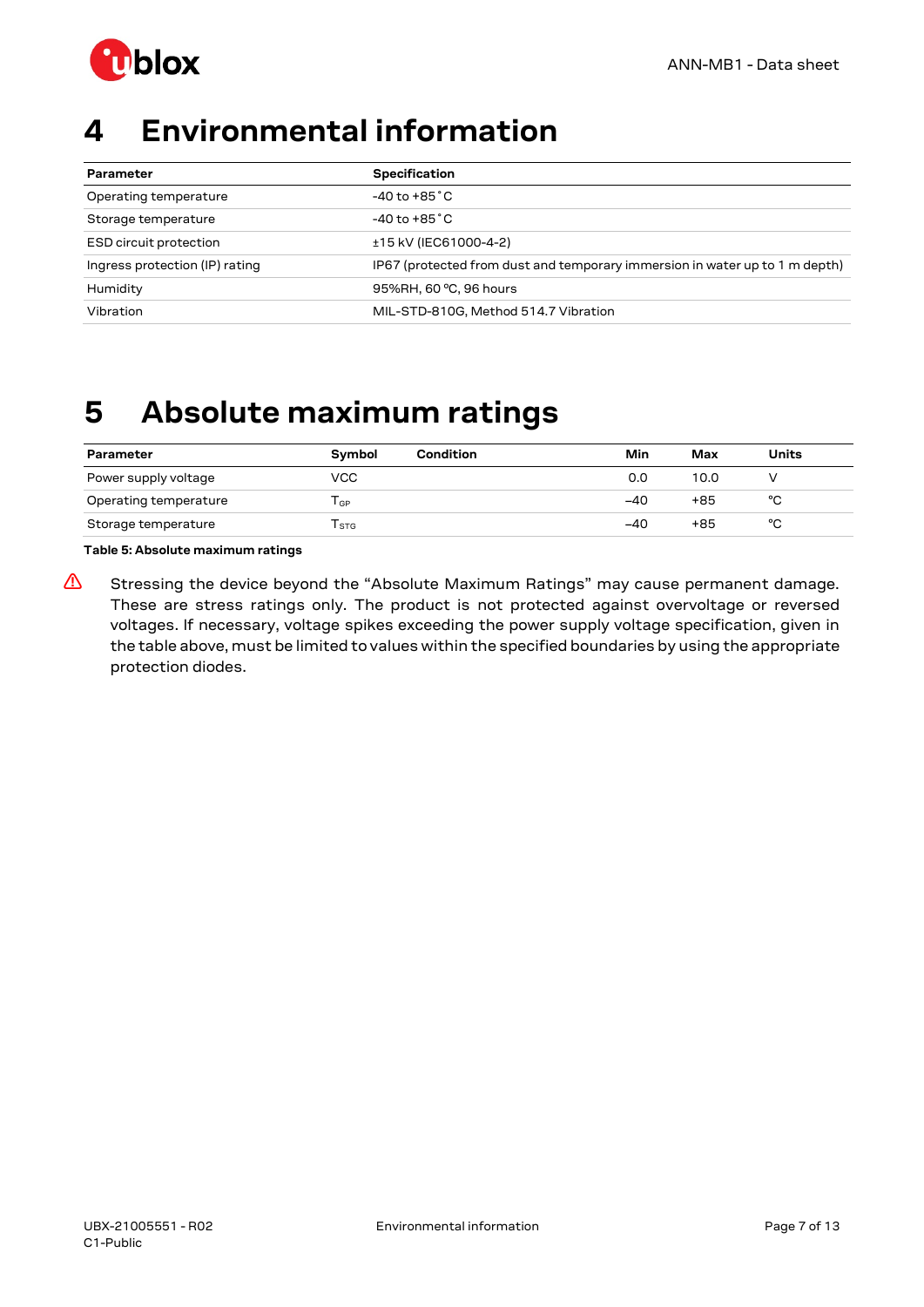

# <span id="page-7-0"></span>**6 Antenna characteristics**

## <span id="page-7-1"></span>**6.1 Block diagram**

A simplified block diagram for ANN-MB1 L1/L5 multi-band antenna is shown in [Figure 2.](#page-7-3) The block diagram is divided into patch antenna element and amplifier sections. The patch antenna element section is specified in [Table 1](#page-4-6) and the amplifier section in [Table 2.](#page-4-7) The 5-meter coaxial cable is connected to the amplifier section output.



<span id="page-7-3"></span>**Figure 2: Simplified ANN-MB1 block diagram**

## <span id="page-7-2"></span>**6.2 Antenna phase center**

Typical values for the absolute antenna phase center offset in L1 and L5 bands are given in [Table 6.](#page-7-4) The phase center offset is given in millimeters with respect to the antenna reference point defined in [Figure 1.](#page-5-4) The "North" direction is toward the cable connector. The "Up" direction is normal to the antenna ground plane, toward the patch element.

The phase center offset is measured on a circular ground plane with a 120-millimeter diameter. Any change in ground plane size or shape may affect the phase center offset.

| <b>GNSS</b> | Frequency   | <b>Phase center offset</b>    |                  | <b>Phase center variation</b>       |
|-------------|-------------|-------------------------------|------------------|-------------------------------------|
|             |             | Horizontal plane              | Up               | Over azimuth/elevation <sup>6</sup> |
| GPS L1 C/A  | 1575.42 MHz | < 5 mm in all directions      | $6.9 \text{ mm}$ | $<6$ mm                             |
| GPS L5      | 1176.45 MHz | $\leq 6$ mm in all directions | 12 mm            | $< 10$ mm                           |

<span id="page-7-4"></span>**Table 6: Typical values for phase center offset and variation relative to antenna reference point (ARP) at L1 and L5 bands. Measured on a circular 120-millimeter ground plane.**

<span id="page-7-5"></span><sup>6</sup> Elevation mask applied to the phase center variation. Elevation angles less than 10˚above horizon excluded.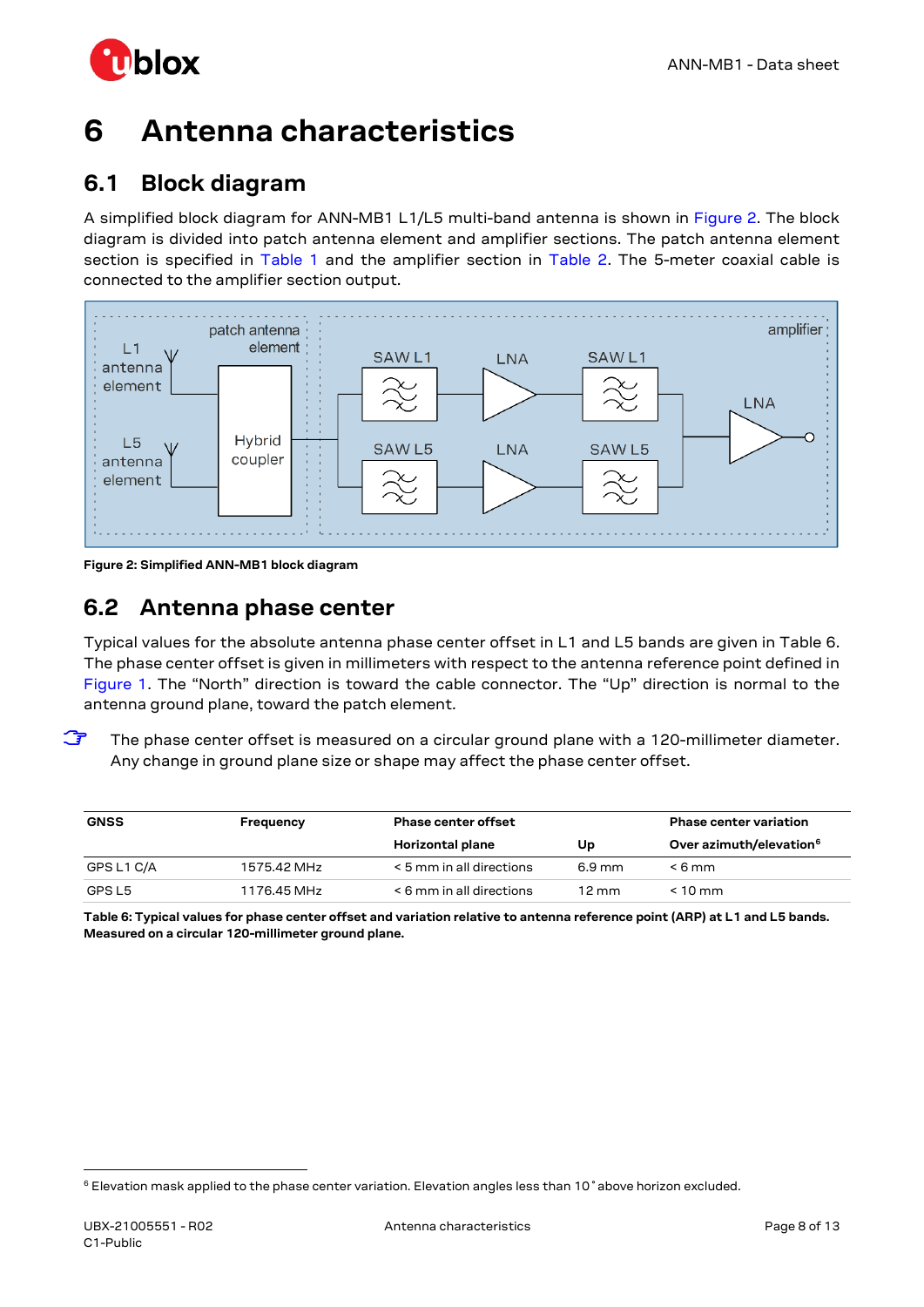

## <span id="page-8-0"></span>**6.3 Radiation pattern**

The radiation patterns at the L1 and L5 bands are shown in [Figure 4](#page-8-1) and [Figure 5,](#page-8-2) respectively. The RHCP gain value is the total gain including the passive antenna element, the amplifier section, and the RG174 cable. The planes for the 2-D cuts are H (xy plane), E1 (xz plane), and E2 (yz plane). The coordinate axes are defined in [Figure 3.](#page-8-3)

**☞** The spherical coordinate system used to represent the radiation pattern data is different from the "North", "East", "Up" coordinate system used for antenna phase center offset in sectio[n 6.2.](#page-7-2)



### <span id="page-8-3"></span>**Figure 3: Definition of coordinate axes for radiation pattern plots**



### <span id="page-8-1"></span>**Figure 4: Radiation pattern at the L1 band. The 2-D cuts are measured at 1559 - 1606 MHz (nine frequencies).**



<span id="page-8-2"></span>**Figure 5: Radiation pattern at the L5 band. The 2-D cuts are measured at 1164 - 1188 MHz (five frequencies).**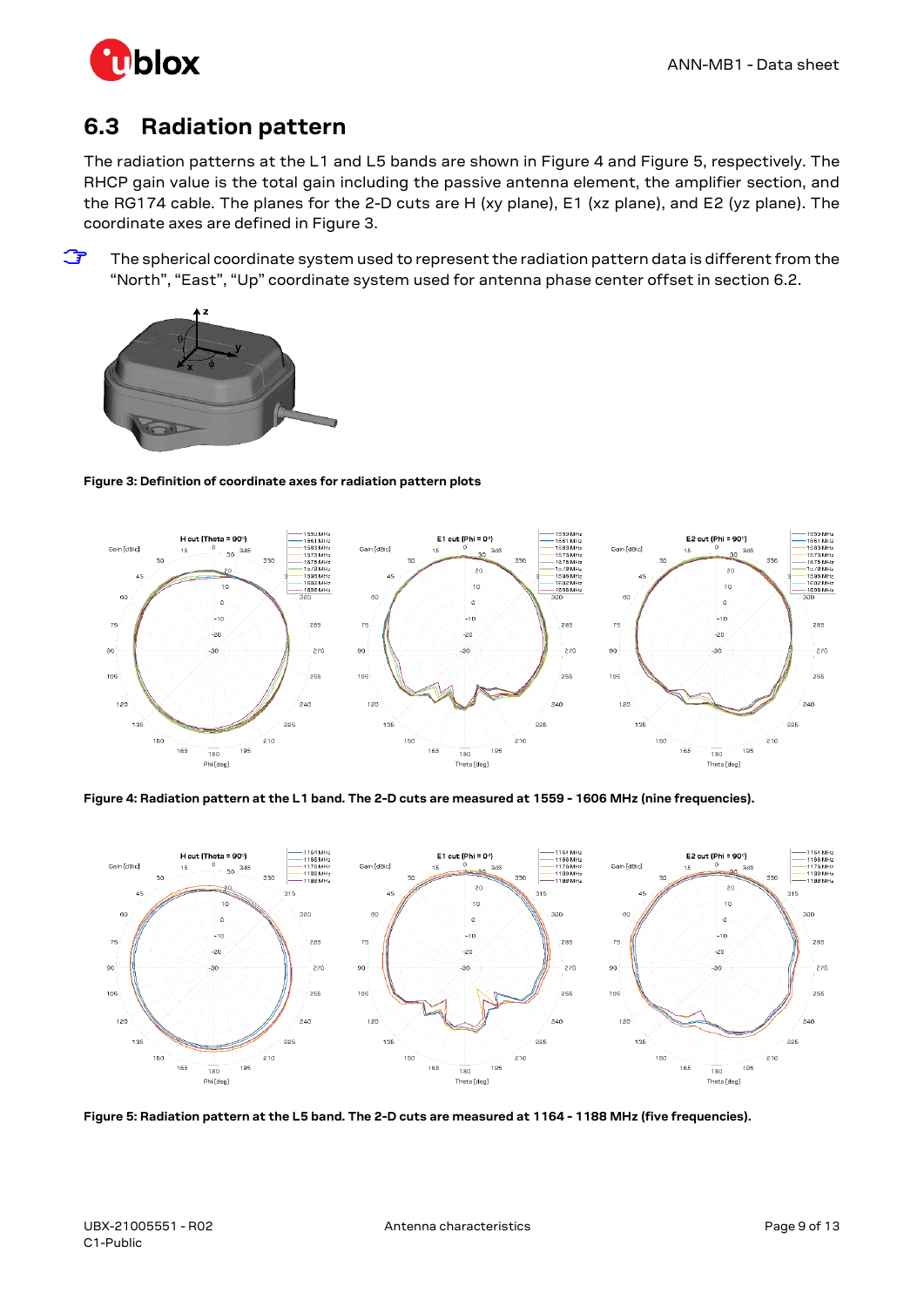

# <span id="page-9-0"></span>**7 Product labeling**

The product information label is found on the underside of the ANN-MB1 L1, L5 multi-band GNSS antenna. The label includes the product type number, which provides important information on the product.



**Figure 6: ANN-MB1 multi-band GNSS antenna product label**

## <span id="page-9-1"></span>**7.1 Explanation of product codes**

Three different product code formats are used. The **Product name** is used in general communications about product families and variants. The **Ordering code** includes options, whereas the **Type number** includes information on the hardware version. The product code formats are described in [Table 7](#page-9-2) and [Table 8.](#page-9-3)

<span id="page-9-2"></span>

| Format                        | <b>Structure</b>   |                          |  |
|-------------------------------|--------------------|--------------------------|--|
| Product name                  | PPP-GVY            |                          |  |
| Ordering code                 | PPP-GVY-NN         |                          |  |
| Type number                   | PPP-GVY-NN-XX      |                          |  |
| Table 7: Product code formats |                    |                          |  |
| Code                          | Meaning            | <b>Example</b>           |  |
| <b>PPP</b>                    | Product family     | <b>ANN</b>               |  |
| GV                            | Product generation | MB: Multi-band           |  |
| Y                             | Product variant    | 1: L1, L5 high precision |  |
| <b>NN</b>                     | Option             | Connector type:          |  |
|                               |                    | 00 = SMA connector       |  |
| XX                            | Product revision   |                          |  |

<span id="page-9-3"></span>**Table 8: Explanation of product codes**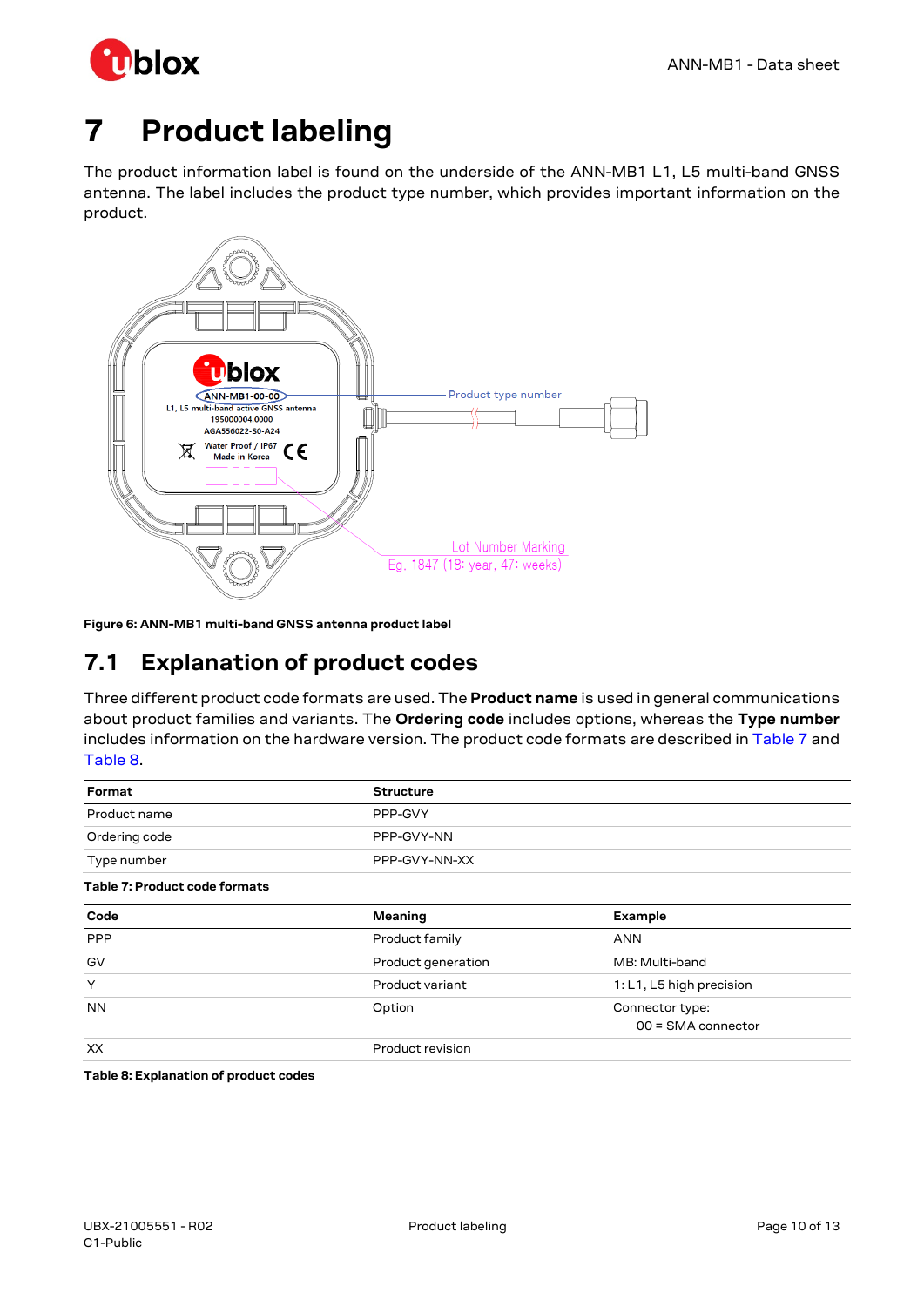

# <span id="page-10-0"></span>**8 Ordering information**

| Ordering no. | Product                                                                               |
|--------------|---------------------------------------------------------------------------------------|
| ANN-MB1-00   | L1/L5 multi-band active GNSS antenna, 5 m cable, SMA (plug) connector<br>Single units |

<span id="page-10-1"></span>**Table 9: Ordering information**

# <span id="page-10-4"></span>**9 Approvals and safety precaution**

## <span id="page-10-2"></span>**9.1 Approvals**

The ANN-MB1 complies with all essential requirements for RED 2014/53/EU. The ANN-MB1 Declaration of Conformity (DoC) is available at www.u-blox.com within Support > Product resources > Conformity Declaration.

The ANN-MB1 complies with the Directive 2011/65/EU (EU RoHS 2) and its amendment Directive (EU) 2015/863 (EU RoHS 3).

## <span id="page-10-3"></span>**9.2 Safety precaution**

The ANN-MB1 shall be supplied by a power supply complying with the requirements of PS1 according to safety standard EN 62368-1 (https://webstore.iec.ch/publication/27412).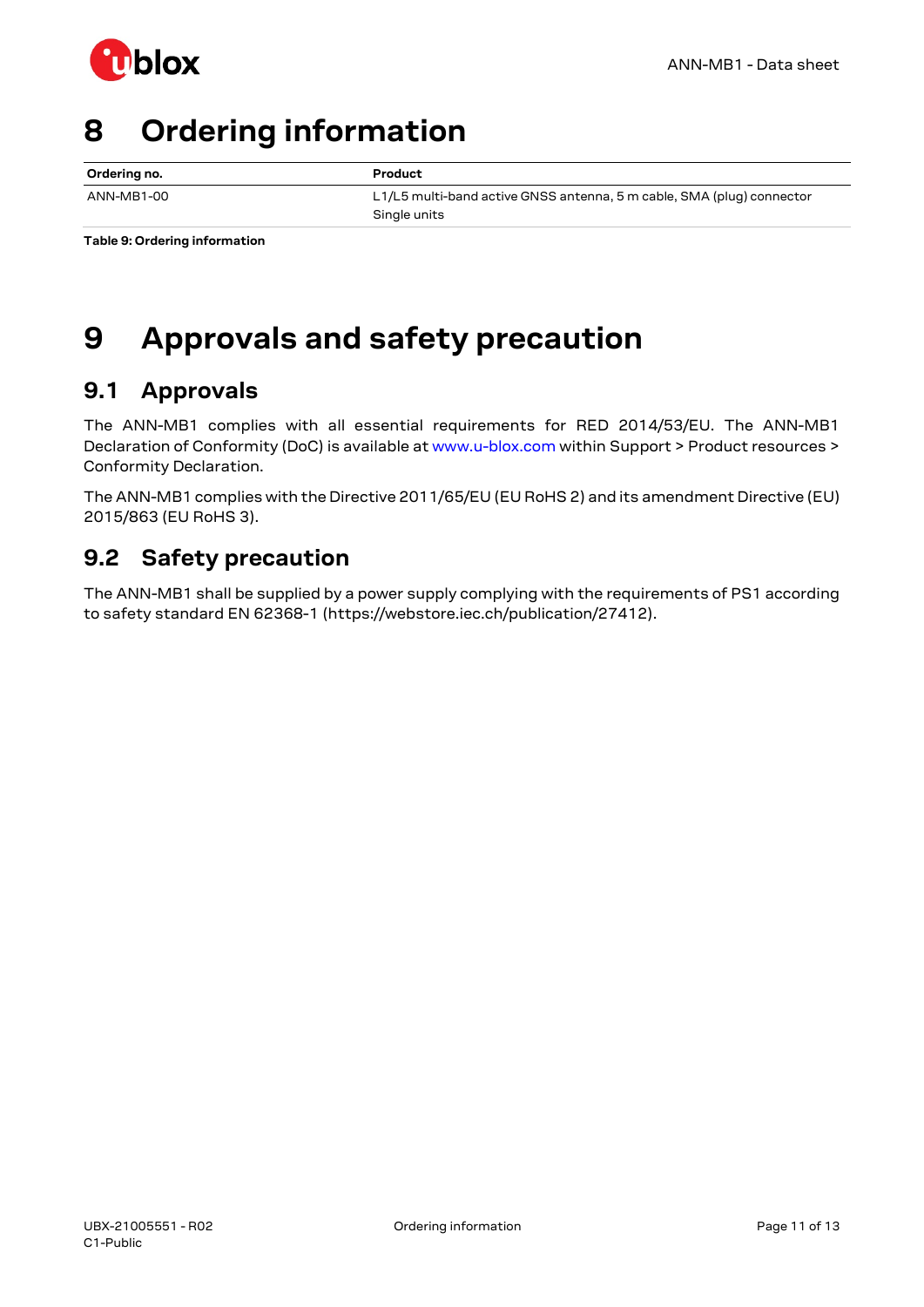

# <span id="page-11-0"></span>**Revision history**

| <b>Revision</b> | Date        | Name | Comments                                                                                                                                       |
|-----------------|-------------|------|------------------------------------------------------------------------------------------------------------------------------------------------|
| <b>R01</b>      | 15-Mar-2021 | rmak | Advance Information.                                                                                                                           |
| <b>R02</b>      | 29-Nov-2021 | rmak | Mass production. Updated Section 6.2 Antenna phase center and Section 7 Product<br>labeling. Added section 9, Approvals and safety precaution. |